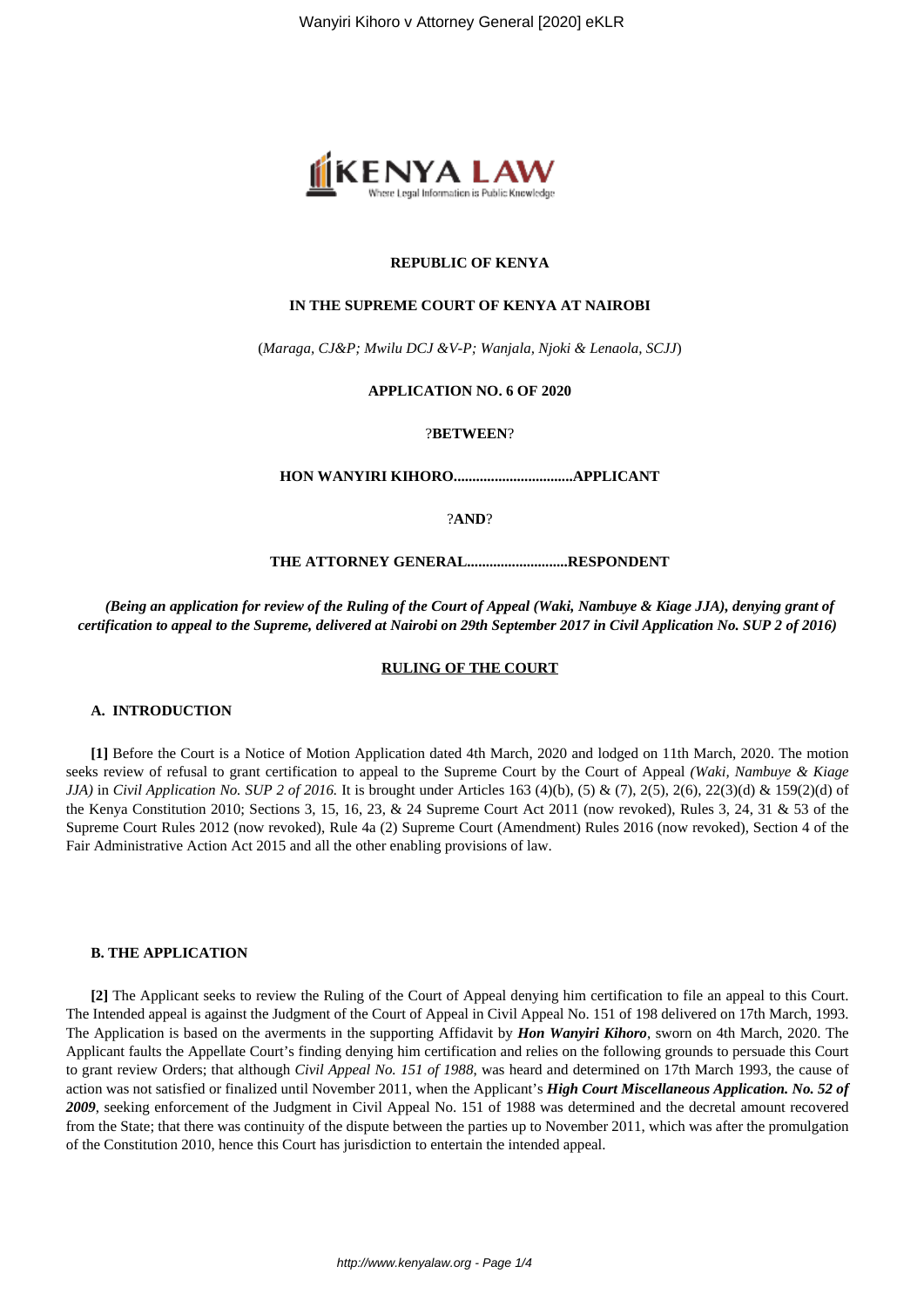**[3]** On the reasons for delay, he urges that the State was responsible for the delay in terminating the cause of action between the parties, from 17th March, 1993 to 25th November 2011, a period of 18½ years; that the Deputy Registrar of the Court of Appeal took four (4) years to avail him the Judges' notes; that once the proceedings were availed, the Applicant prepared his intended appeal to this Court but was informed by the Court's registry that he could not lodge it without the Chief Justice's Approval; that subsequently, by an Order of the Deputy Registrar of this Court, he was informed that his intended appeal could not be received by the registry as it was out of time; that he moved the Court for review of this decision and on 5th May 2016, was ordered to seek leave from the Court of Appeal, leading to *Civil Application No. SUP 2 of 2016*; that the Ruling of the Appellate Court was delivered on 29th September, 2017 and that he made an application for typed proceedings on 11th October 2017, followed by four reminders; and that he was furnished with the proceedings of two Judges' notes on 26th February 2020. Consequently, the Applicant was forced to compile the intended appeal without one Judge's notes as the same were inaccessible or irretrievable.

**[4]** The Respondent has not filed its response or submissions to the instant Application, despite the Deputy Registrar's compliance directions issued on 5th June 2020, 9th June 2020, and 12th June 2020.

## **C. THE APPLICANT'S CASE**

**[5]** In his written submissions dated 24th March 2020, and filed 2nd June 2020, the Applicant submits to the Court on three limbs. On the issue whether *this Court has jurisdiction* to hear an intended appeal against the Judgment of the Court of Appeal delivered on *17th March 1993*, he urges that a cause of action can only be concluded by accord and satisfaction which arise from agreement of the parties or a Court Order. He submits that even if the Judgment he seeks to appeal against was delivered in *1993*, the cause of action was not satisfied or finalized until 25th November 2011, when *Miscellaneous Application. No. 52 of 2009* seeking enforcement of the said Judgment was concluded, and the decretal amount recovered from the State. He adds that there was continuity of the dispute between the parties up to November 2011, which was after the promulgation of the Constitution 2010. He concludes that *this Court has jurisdiction* to entertain the intended appeal and that he has met the test set in *Samuel Kamau Macharia* & Another v. Kenya Commercial Bank Ltd & 2 Others [2012] eKLR.

**[6]** On the *reasons for delay* in filing the appeal, the Applicants restates the grounds set out in his supporting affidavit as highlighted above. He attributes the delay of 18 <sup>1</sup>/<sub>2</sub> years between 17/3/1993 and 12/11/2011 to the Respondent for failing to pay the compensation ordered by the Court of Appeal. He also attributes part of the delay to the Court of Appeal for failing to furnish him with typed proceeding in both *Civil Appeal No. 151 of 1988* and *Civil Application No. SUP 2 of 2016;* and to the proceedings before the Supreme Court, prior to the filing of the application for certification before the Court of Appeal.

**[7]** Relying on this Court's decision in *Hermanus Phillipus Steyn v. Giovanni Gnecchi-Ruscone* [2013] eKLR, the Applicant urges that the substance of his intended appeal is for this Court to address the following *issues of general public importance*; *whether a trial in secrecy accorded the Applicant a fair trial under sec. 77(1) of the former Constitution, (whose provisions are now contained in Article 50 of the Constitution, 2010); whether the detention of the Applicant incommunicado at Nyayo House Basement for 70 days by the Special Branch Police without arraignment was in breach of section 72(3) of the former Constitution; whether it is justified for the court to award general compensation but refuse to award the Applicant exemplary damages; whether the Court of Appeal could apply the provisions of the amended section 72(3) of the former Constitution, when the amendment was passed after the cause of action had arisen; whether the appellate court would ignore the circumstances under which the Applicant was detained which amounted to inhuman, torturous, degrading treatment and punishment; and whether the Judgment of the Court Appeal was self-contradictory on torture, cruel, inhuman degrading treatment and punishments, as it declared that torture had been committed but afterwards reduced it to just mental torture thereby rejecting physical torture.*

## **D. ISSUES FOR DETERMINATION**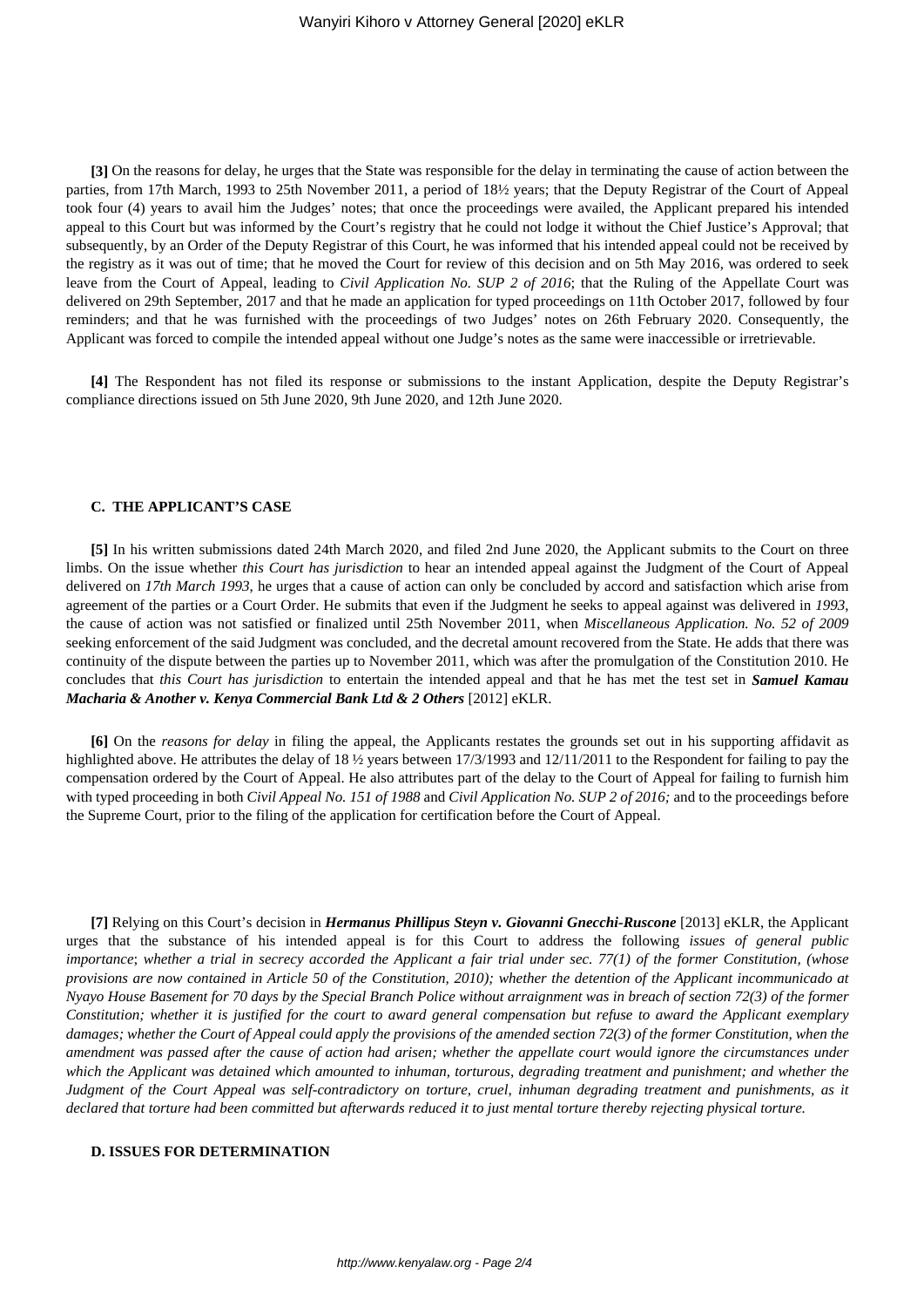**[8]** Three issues fall for our consideration in this Application. Firstly, whether this Court has jurisdiction to hear this matter; secondly, whether the Application is tenable in view of the delay in filing it; and lastly, whether the matters raised by the Applicant are of general public importance under Article 163(4)(b) of the Constitution.

**[9]** On the first issue, the Applicant herein contends that even if the Judgment in *Civil Appeal No. 151 of 1988* that he seeks to appeal against was heard and determined on 17th March 1993, the cause of action was not satisfied or finalized until 25th November, 2011, when *Miscellaneous Application. No. 52 of 2009* seeking enforcement of the said Judgment was concluded, and the decretal amount ordered by the Court recovered from the State. He adds that there was continuity of the dispute between the parties from 1986 to November 2011, which was after the promulgation of the Constitution 2010, hence this Court has jurisdiction to entertain the intended appeal. We note that there are no submissions from the Respondent.

## **E. ON JURISDICTION**

**[10]** In *Samuel Kamau Macharia & Another v. Kenya Commercial Bank Limited & 2 Others* [2012] eKLR and *Tom Martins Kibisu v. Republic* [2014] eKLR this Court laid down the distinct principle that, it had no jurisdiction to entertain appeals from final Judgements of the Court of Appeal, before the promulgation of the 2010 Constitution. Article 163 (4) (b) is forward-looking, and does not confer appellate jurisdiction upon the Supreme Court to entertain matters that had been finalized by the Court of Appeal before the commencement of the Constitution.

**[11]** In the matter before us, it is not in doubt that the final Judgment by the Court of Appeal was delivered on 17th March 1993, long before the promulgation of the current Constitution. There could never have been any other appeal from that Judgment, due to the fact that the Court of Appeal was then, the highest court in the land. When the Applicant herein moved to the High Court in *Miscellaneous Application No.52 of 2009,* he was simply but importantly seeking to enforce the final Judgment and Orders of the Court of Appeal. He was seeking to reap the fruits of that Judgment. Such an application cannot be said to have sustained the cause of action until November 2011, so as to confer jurisdiction on this Court. The Applicant is not appealing anything from such an enforcement action that he commenced before the High Court. How can he, when indeed the High Court granted his prayer for enforcement of the Court of Appeal Judgment" At any rate, even if such an appeal were possible, which it isn't, this Court would not have appellate jurisdiction over a decision from the High Court.

**[12]** The intended appeal therefore offends the pronouncement of this Court in *Samuel Macharia [Supra].* As such, it is clear that we have no jurisdiction to entertain this Application. This finding of necessity disposes of the other two issues. Consequently, we make the following Orders:

#### **F. ORDERS**

*(i) The Notice of Motion Application dated 4th March 2020, is hereby dismissed.*

*(ii) No Orders as to Costs.*

**Orders accordingly.**

**DATED and DELIVERED at NAIROBI this 23rd Day of September, 2020.**

**..........................................................**